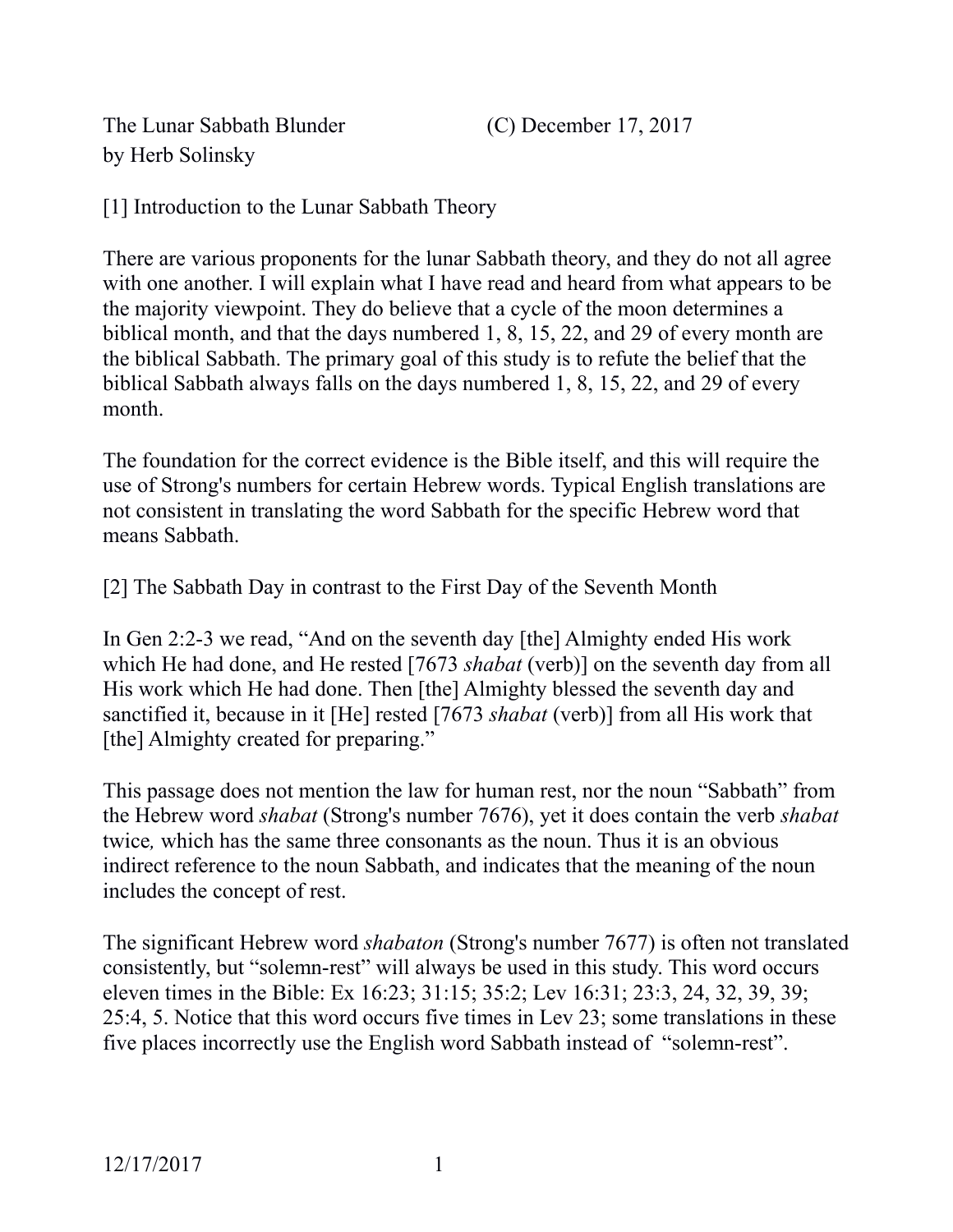Lev 23:24-25 "Speak to the children of Israel, saying: In the seventh month on [the] first [day] of the month, you shall have a solemn-rest [7677], a memorial of acclamation, a holy convocation. You shall do no laborious work and you shall present an offering by fire to YHWH."

Many translations substitute "blowing of trumpets" for the word "acclamation" above. Verse 25 says "no laborious work". This is a contrast to the law of the Sabbath [7676] as stated next.

Ex 31:15 "Work shall be done [for] six days, but on the seventh day [is] a Sabbath [7676] of solemn-rest [7677], holy to YHWH. Whoever does work on the Sabbath [7676] day, he shall surely be put to death."

The above avoids the word "laborious" that is used in Lev 23:25. Concerning "work", that is the distinction between the first day of the seventh month and the Sabbath. Thus the first day of the seventh month is not a Sabbath [7676], but the word is *shabaton* [7677] is applied.

The word *shabaton* is not applied to the first day of any other month in the Bible – only to the seventh month.

What we have seen here is that in general, the first day of every month is never called Sabbath [7676 *shabat*]. Only for the seventh month a lesser description of abstaining from work, "no laborious work" is used with the word *shabaton* [7677]. For the **other months**, the first day has no prohibition from work in the law of Moses, and neither the word *shabat* nor the word is *shabaton* is applied in Scripture.

### **This is a refutation of the Lunar Sabbath Theory because it shows the lack of use of Sabbath [7676** *shabat***] for the first day of any specific month. This includes the seventh month.**

It is remarkable that it is so easy to refute the Lunar Sabbath Theory! There is no general evidence in favor of the Lunar Sabbath Theory in the Bible. The various appointed times mentioned in Lev 23 (other than the seventh-day Sabbath in Lev 23:3 and the Day of Atonements in Lev 23:32) are never called a Sabbath [7676]. In fact the Day of Atonements in Lev 23:32 is called Sabbath [7676 *shabat*] in that verse, and in verse 27 it is the tenth day of the month. The tenth day is not among the days numbered 1, 8, 15, 22, and 29 which the Lunar Sabbath Theory claims to be the Sabbath!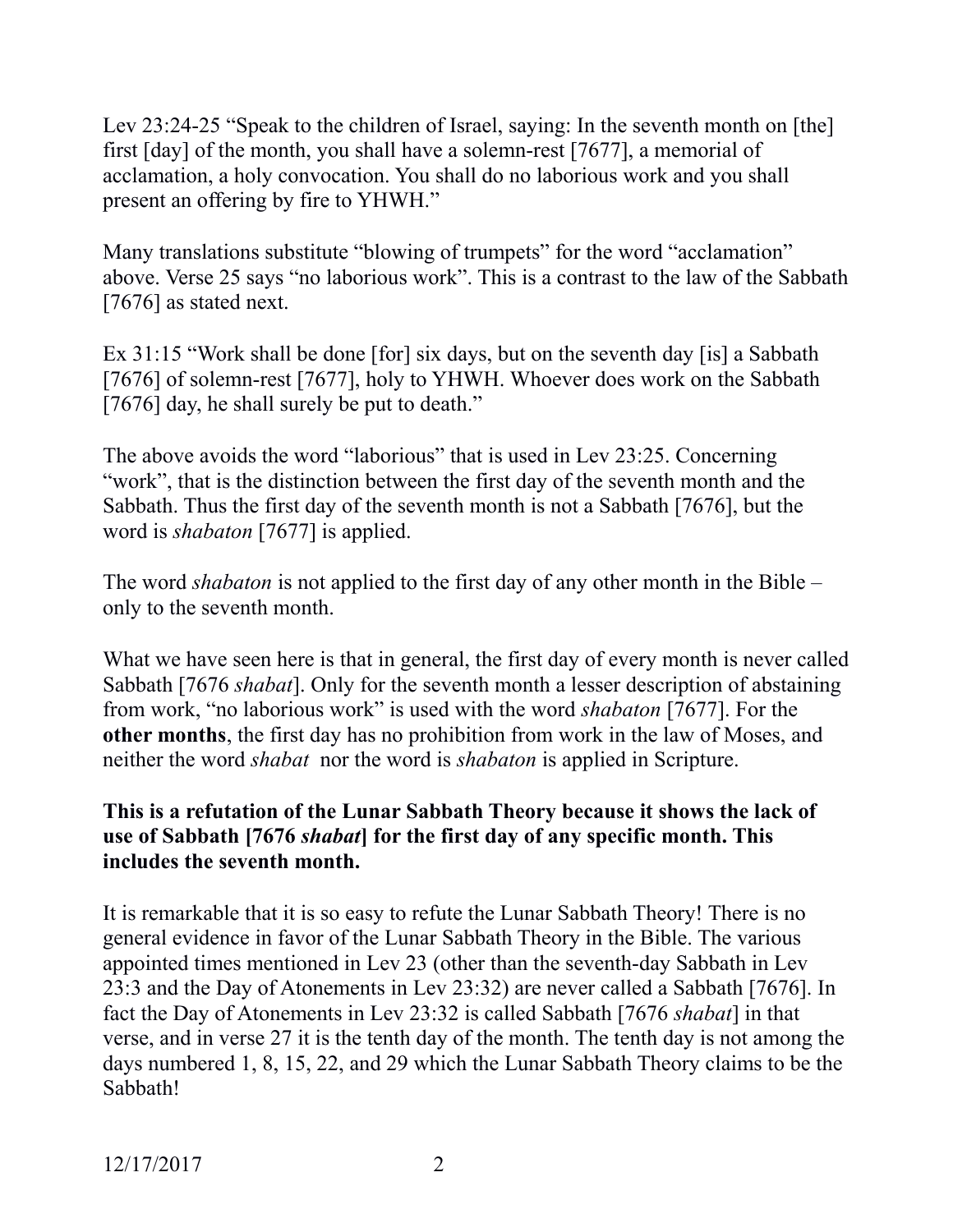Comparing Ex 31:15 with Gen 2:2-3 it is clear that the seventh day that was blessed and sanctified is named the Sabbath day and is a day of abstaining from work. Within the proclamation of the ten commandments Ex 20:8-11 and Deut 5:12-15 corroborates this.

Since the Sabbath is called the seventh day and is a contrast to the other six days for work (Ex 20:9-10; 31:15; Deut 5:13-14), **the Sabbath is a periodic cycle with six days between each consecutive pair of Sabbaths, except for the Day of Atonements which decreases the count of in-between non-Sabbath days to five during its week of appearance**.

A separate and more direct corroboration of this periodic cycle of seven days is available from the Bible in the count to the Feast of Weeks, which is also called Pentecost. In order to present this evidence in a clear manner, it is important to first establish some other technical terms from the Bible. This is the reason for some of the next several chapters.

There are some exceptional days mentioned in Lev 23 on which no laborious work is to be done (not called *shabat* [7676]), and such exceptional days may occur on the six days between two consecutive seventh day Sabbaths. As already mentioned above, the Day of Atonements is also an exception to the general rule that between two Sabbath days there are six days on which work is to be done.

[3] Psalm 104:19 and Lev 23:3

Here a primary focus is on the use of the word appointed-times [4150 *moed*], especially as it pertains to the role of the moon.

Ps 104:19 "He made [the] moon for appointed-times [4150 *moed*], [the] sun knows its going away."

Lev 23:1 "And YHWH spoke to Moses saying,"

Lev 23:2 "Speak to [the] children of Israel and say to them, [the] appointed-times [4150 *moed*] of YHWH which you shall proclaim [to be] holy convocations, My appointed-times [4150 *moed*] are these:"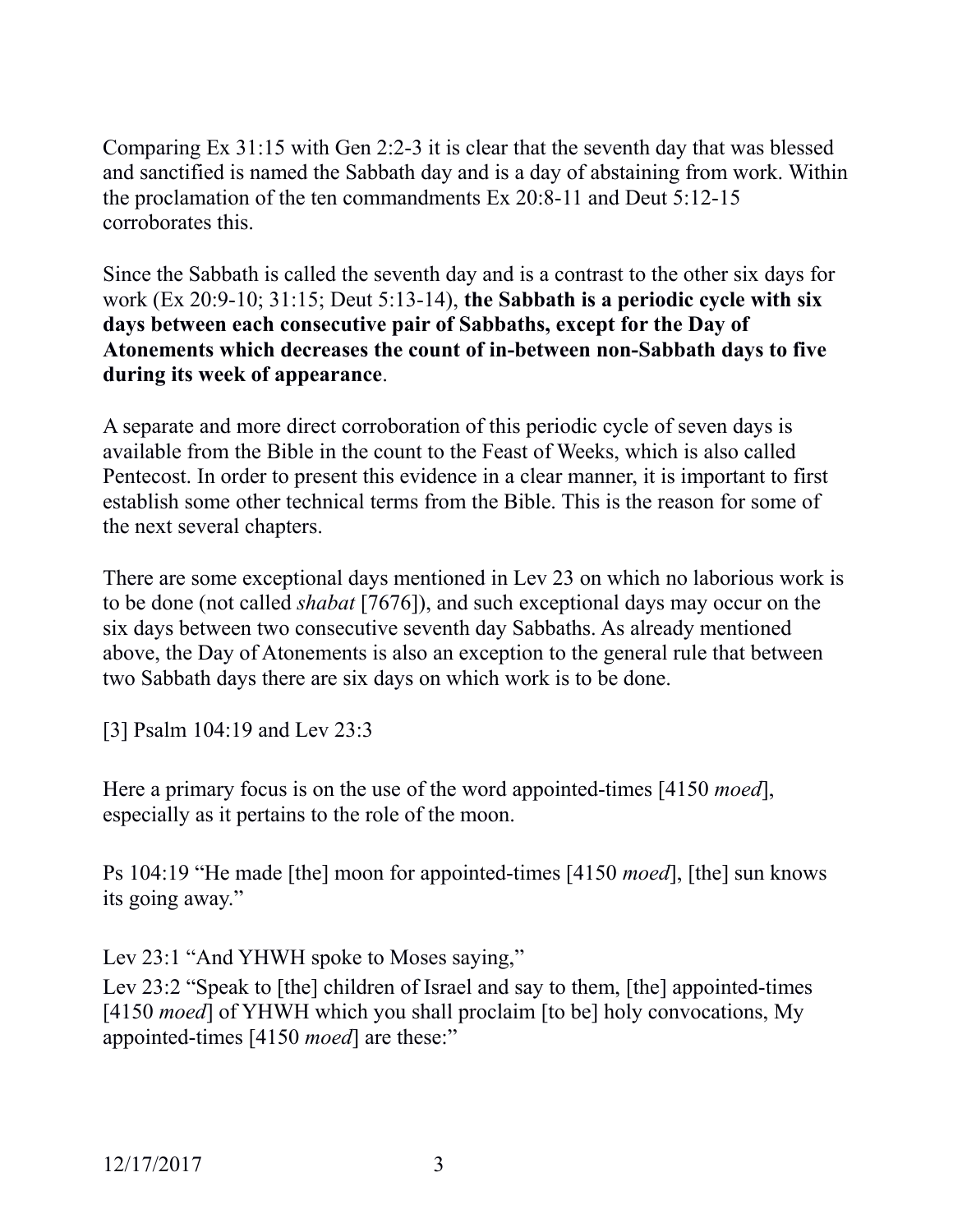Lev 23:3 "Six days work shall be done and on the seventh day [is] a Sabbath [7676 *shabat*] of solemn-rest [7677 *shabaton*], a holy convocation. You shall not do any work; it is a Sabbath [7676] to YHWH in all your dwellings."

The plural of *moed* occurs twice in Lev 23:2, and then the first appointed-time that is mentioned is the Sabbath in verse 3. In Ps 104:19 we note that the moon has a purpose of helping to show when appointed-times occur. Without examining the other Scriptures that relate to the Sabbath, one might wonder whether the moon might have any role in knowing when the Sabbath occurs. Here we must use careful logic and note that Ps 104:19 does *not* have the Hebrew word that means **all**. Thus Ps 104:19 does **not** require that all appointed-times involve the moon.

Promoters of the Lunar Sabbath Theory insist that Ps 104:19 requires that the moon must govern the time of the Sabbath. Without the appearance of "**all**", this claim is empty.

The following partially repeats what was already stated in the last chapter, but it needs to be emphasized in terms of the meaning of *shabat*.

**It is important to note that Lev 23:3 mentions that no work is permitted on the Sabbath. In contrast to this, in the remaining appointed-times mentioned in Lev 23 (except the Day of Atonements which is explicitly called Sabbath [7676**  *shabat***]), it states that "no laborious work" is to be done. This is a clear separation between the use of Sabbath [7676** *shabat***]) and the non-use of Sabbath. That is a primary distinction of the use of "Sabbath".**

[4] A 24-Hour Day

As in the English language, Hebrew often has multiple meanings for one word, and it will now become quite clear that this is true for the Hebrew word *yom* (Strong's number 3117), that is generally translated "day". Gen 1:5 shows that *yom* means daytime, but one goal is to show that some contexts with *yom* show it to mean the 24 hour day.

Before giving a translation of Lev 8:35, note that it contains the Hebrew word *yomam* (Strong's number 3119), which is to be translated "daytime". This word is a form of *yom* used in a different Hebrew grammatical senses from *yom*. It may be argued that this word should also be translated day, as it usually is, but in order to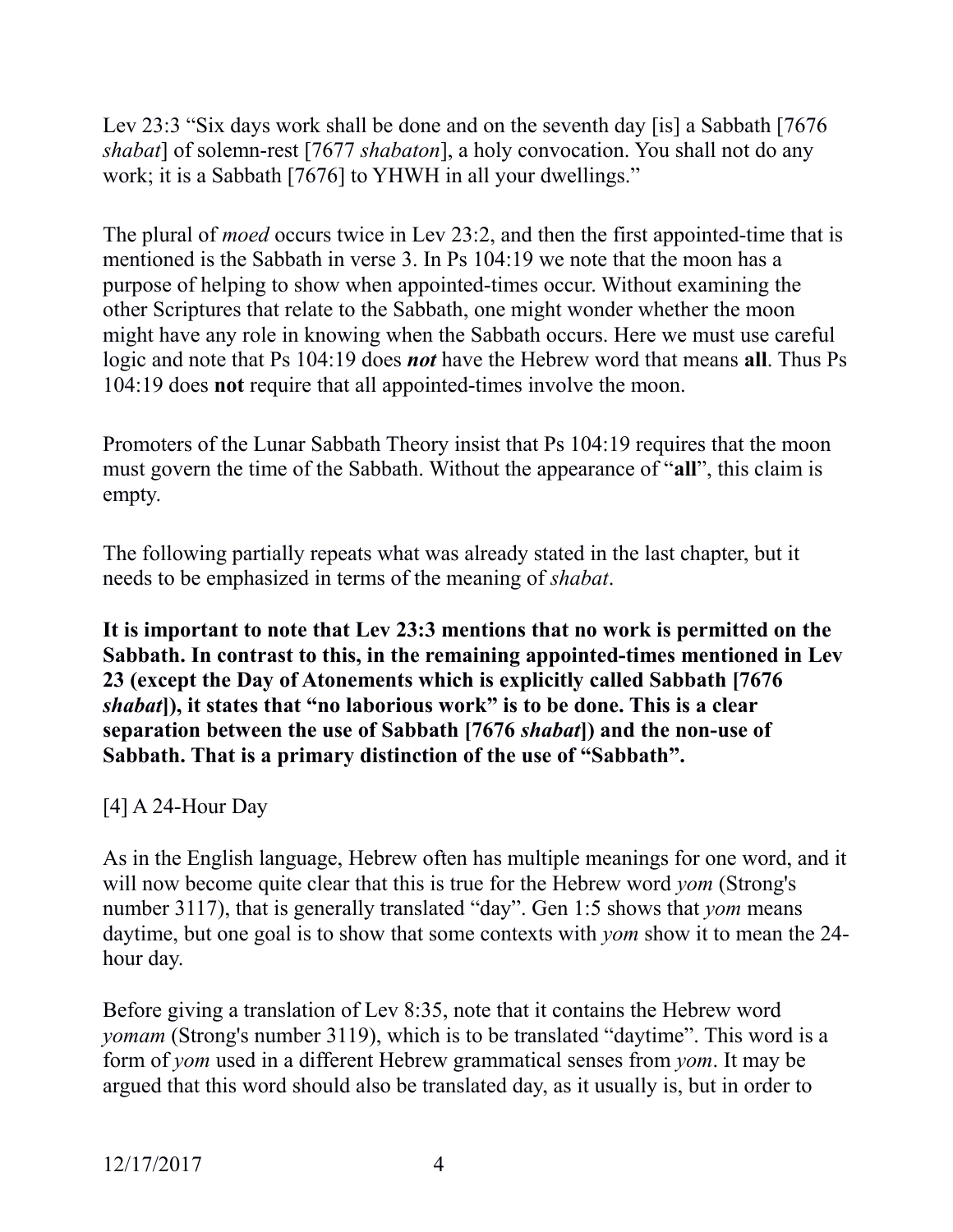distinguish between these words in translation, *yomam* will be translated "daytime". Lev 8:35 states, "Therefore you shall abide [at the] door of the tent of meeting daytime [3119 *yomam* (adverb)] and night [for] seven days, and keeping [the] charge of YHWH, so that you may not die; for so I have been commanded." Here "seven days" refers to seven periods, each of which is a day and a night, so that "day" (used in the plural) here, is a daytime followed by a nighttime, a natural 24-hour period.

Est 4:16 states, "Go gather all the Jews present in Shushan, and fast for me; neither eat nor drink [for] three days, night and day. Also I and my maids will fast likewise. And then I will go to the king, which is against [the] law; and if I perish, I perish!" Here "day" (used in the plural) is a nighttime followed by a daytime, a natural 24 hour period. These two examples differ in which comes first; one example has the daytime first in the 24-hour day, while the other has the nighttime first. But neither of these examples involves the Sabbath or a numbered day of the month.

Ps 32:3-4 states, "When I kept silent my bones grew old through my groaning all the day. For daytime and night Your hand was heavy upon me; my strength was turned into the drought of summer." Here one day is shown to be a daytime followed by a nighttime, combined to be a natural 24-hour day.

Neh 1:6 states, "please let Your ear be attentive and Your eyes open, that You may hear the prayer of Your servant which I pray before You this day, daytime and night, for the children of Israel Your servants, and confess the sins of the children of Israel which we have sinned against You." Here one day is shown to be a daytime (Hebrew *yomam*) followed by a nighttime, combined to be a natural 24-hour day.

# [5] Evening

Ps 104:23 "Man goes out to his work and to his labor until evening [6153 *erev*]." In an agricultural society where outdoor light is needed for earning a living by most people, this particular context would imply that "until evening" has the approximate sense of "until daylight fades". **Thus "evening" generally refers to the time that begins with the fading of daylight.** Although some exceptional contexts that have the Hebrew word for evening (*erev*) may arguably be shown to have a slightly different meaning, the typical meaning of evening is the time period of the 24-hour day that begins with the fading of light and extends into the night.

[6] On-the-Morrow = *me macharat*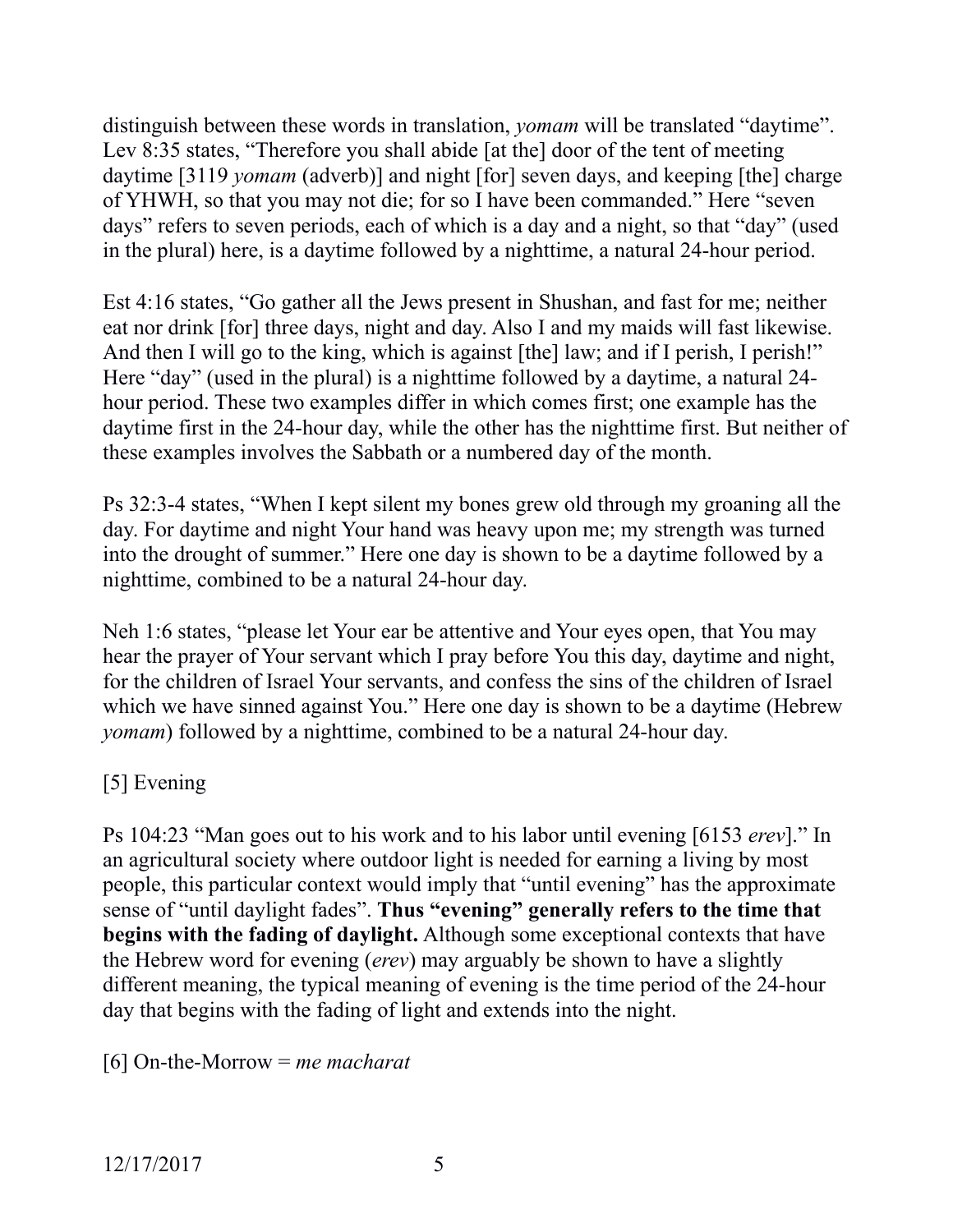Ex 18:13-14 "And it came to pass on-the-morrow, Moses sat to judge the people, and the people stood about Moses from morning until the evening. When Moses' fatherin-law saw all that he was doing for the people, he said, 'What is this you are doing for the people? Why do you sit alone, and all the people stand about you from morning until evening?"

In Ex 18:13 immediately above, the phrase "on-the-morrow" is a translation of the Hebrew phrase *me macharat* where the flexible preposition *me* is Strong's number 4480 and *macharat* is Strong's number 4283 which means "morrow" and refers to the period of time following the normal sleep pattern. The stem within this word is the Hebrew word *achar* [310] which means "after", so that it implies that there is a progression of time, and "after" is implied. These verses supply the context that indicates that "morrow" refers to the daytime that follows the past reference.

Another example with the Hebrew phrase *me marharat* is Gen 19:33-34 where we read, "And they made their father drink wine that night. And the first-born went in, and lay with her father; and he knew not when she lay down, nor when she arose. And it came to pass on-the-morrow, that the first-born said to the younger: 'Behold, I lay yesternight [with] my father. Let us make him drink wine this night also. Then you go in and lie with him, that we may preserve seed of our father.'"

The translation "yesternight" is from the Hebrew word *emesh* (Strong's number 570) which also occurs in Gen 31:29, 42. (In the Hebrew, the two words *me macharat* have no space between them, as is typical with many prepositions.) Unfortunately, most translations use the word "day" instead of "morrow" here, which could give the reader the false impression that the Hebrew word *yom* may occur. For the sake of consistency for the reader, the Hebrew phrase *me macharat* will always be translated "on-the-morrow" in this study. **Note that in Gen 19:34 above, the conversation that occurred "on-the-morrow" followed an event that occurred in the night, so that both the event and the conversation took place within the same sundown to sundown 24-hour period.**

[7] A Numbered Day of the Month and the extent of the Sabbath

Ex 12:18-19 "In [the] first [month], on [the] fourteenth day of [the] month at evening, you shall eat unleavened bread, until the twenty-first day of [the] month at evening. Seven days no leaven shall be found in your houses, for whoever eats what is leavened, that same person shall be cut off from [the] congregation of Israel, whether he is a resident-alien or a native of the land."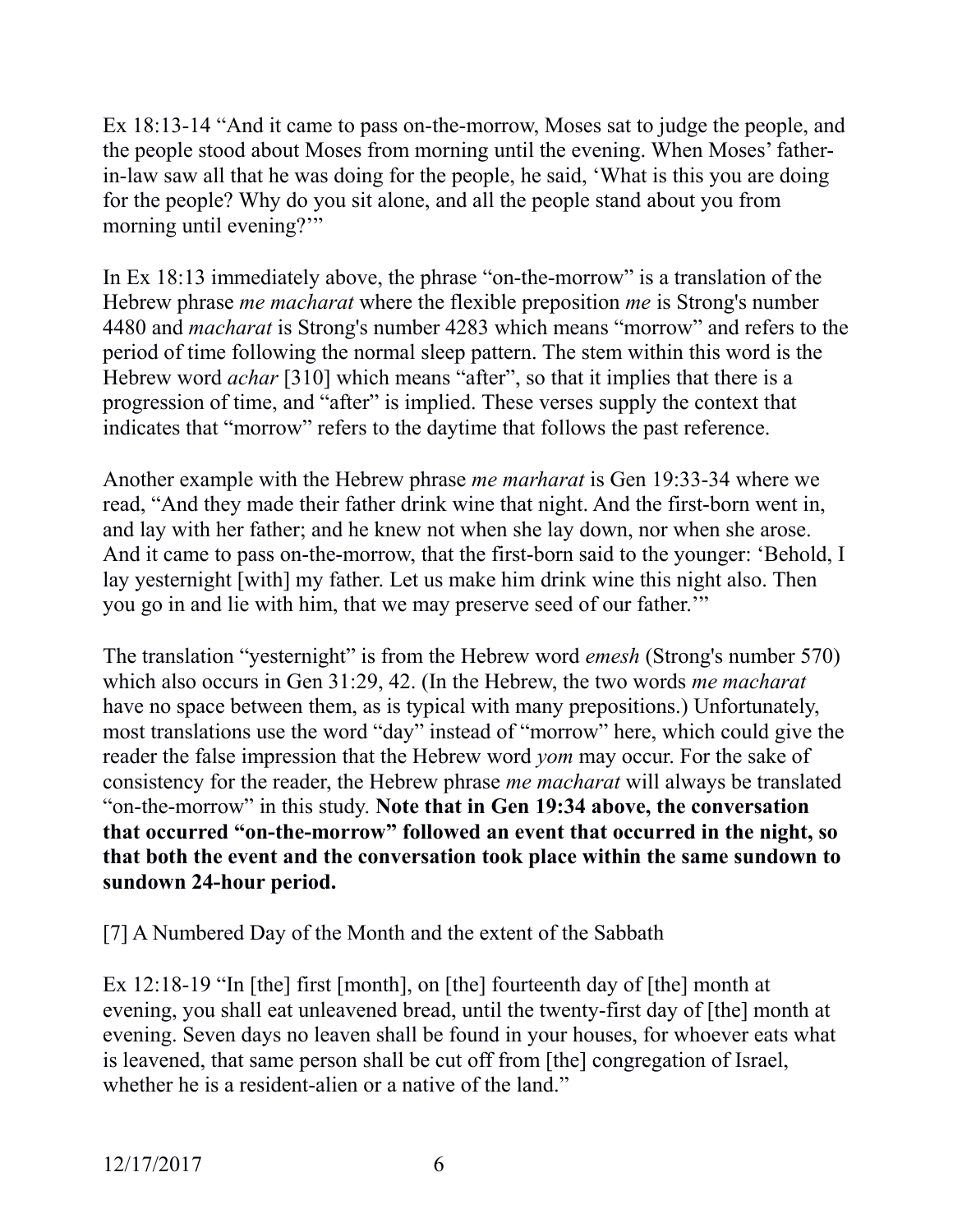The unbroken time interval for eating only unleavened bread is here given a beginning time and an ending time. This whole period is stated to be seven days in length. Here "day" (used in the plural) is a 24-hour day, each of which begins "at evening" and ends "at evening". This context involves a numbered day of the month which begins and ends when the light of daytime fades (evening begins).

Lev 23:27 "Indeed on tenth [day] of this seventh month [is] the Day of Atonements. It shall be a holy convocation for you, and you shall afflict your souls, and present an offering [made by] fire to YHWH."

This tenth day of the seventh month continues to be discussed down through to Lev 23:32 which states, "It shall be to you a Sabbath [7676] of solemn-rest [7677], and you shall afflict your souls; on [the] ninth [day] of [the] month at evening, from evening until evening, you shall keep your Sabbath [7676]."

The Sabbath (Hebrew *shabat*) mentioned here twice, is the Day of Atonements rather than the Sabbath of the seventh day. (*shabat* is also used this way in Lev 16:31.) As in Ex 12:18 above, this verse mentions a numbered day of the month beginning "at evening". Since an "evening" is mentioned in Lev 23:32 as both the beginning and ending of this day, this is surely a 24-hour day rather than a daytime. Each of the seven days in Ex 12:18 is a 24-hour day also. Thus, as numbered days of the month, we have consistency of Ex 12:18 with Lev 23:32. This also makes the beginning and ending of *shabat* in agreement with the beginning and ending of a numbered day of the month.

[8] Manna and the Context of Ex 16:22-23

The manna was available for gathering only on six mornings because:

Ex 16:8 "... in the morning bread to the full..."

Ex 16:12 "... in the morning you shall be filled with bread..."

Ex 16:13-14 "... in the morning the dew lay all around the camp. And when the layer of dew lifted, there on the surface of the wilderness was a fine flaky substance, fine as frost on the ground."

Ex 16:19 "... let no one leave any of it till morning."

Ex 16:21 "So they gathered it every morning..."

On the Sabbath the Israelites were not to go out to gather the manna "in the morning" as they did on the other six mornings. The emphasis is on "morning" because that is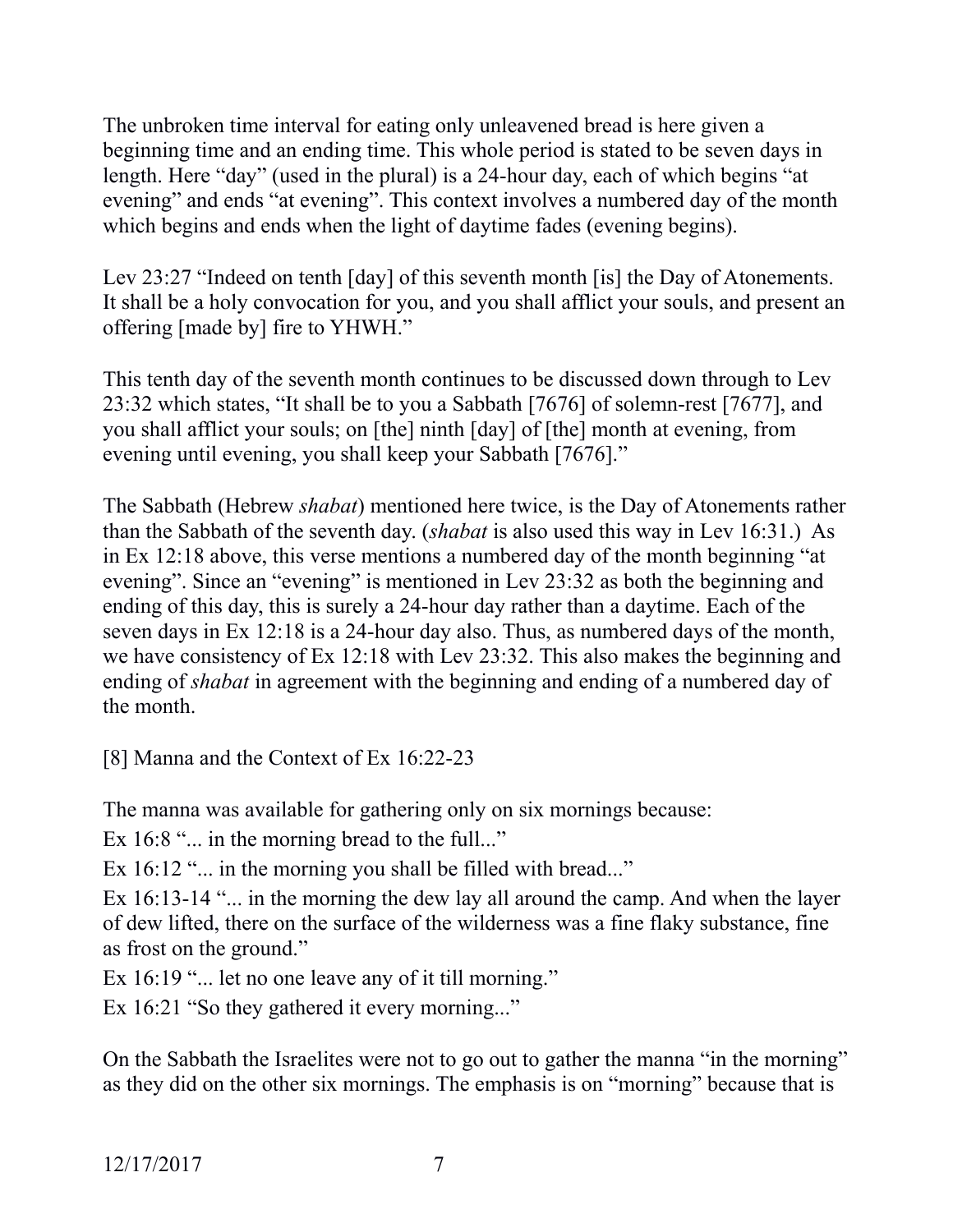the only time of the day that the new manna was first available for gathering. Physical labor in relation to the Sabbath and the gathering of the manna was only in the morning according to the nature of the context. The morning lies within the concept of "tomorrow" in the sense of the coming daytime.

Ex 16:22 "And it came about on the sixth day they gathered twice [the] bread, two omers to each [person]. Then all the leaders of the congregation came and told Moses."

Ex 16:23 "Then he said to them, this is what YHWH commanded. Tomorrow [4279 *machar*] [is] a solemn-rest [7677], a holy Sabbath [7676] to YHWH. What you will bake, bake, and what you will boil, boil. And all that remains, store for yourselves to be kept until the morning."

In the Brown-Driver-Briggs lexicon, the single word *machar* is discussed on pp. 563- 564. It is given two meanings: "tomorrow" and "in time to come". The latter meaning is more nebulous and variable. The former meaning refers to the daytime.

Note the contrast between Ex 16:19 above and Ex 16:23 especially at the end concerning leaving the previous mornings' manna "until the morning". Ex 16:23 is *not* saying that the Sabbath *begins* in the morning (which does relate to *machar* = tomorrow), but it refers to the fact that on the Sabbath in the morning, which would otherwise be the normal time for gathering manna, they were not to go and gather it, but instead (contrary to the other six mornings) they were to leave it over and keep it until the morning. When understood in the context relating to activity that takes place in the morning, Ex 16:23 does not say that the Sabbath begins in the morning (*machar* = tomorrow). The manna was provided at the most convenient time of the day for gathering, cooking, and then eating, all within the same daylight, but the eating may continue into the night. In this way the work of gathering would occur in the early morning when it was still cool.

## [9] The End of the Month and Gathering Manna

It is significant that Ex 16:22 mentions that on the sixth day they were to gather twice as much manna to provide for two successive days of food. Consider how this affects the Lunar Sabbath Theory at the end of the month. This theory includes the belief that day 29 of the month is always a Sabbath. If the month has only 29 days, then the very next day is the first day of the next month, which is also a Sabbath in this theory. This forces day 28 to be a day for gathering three omers so that food would be provided for day 28, day 29, and day 1. But if instead, the month has 30 days, then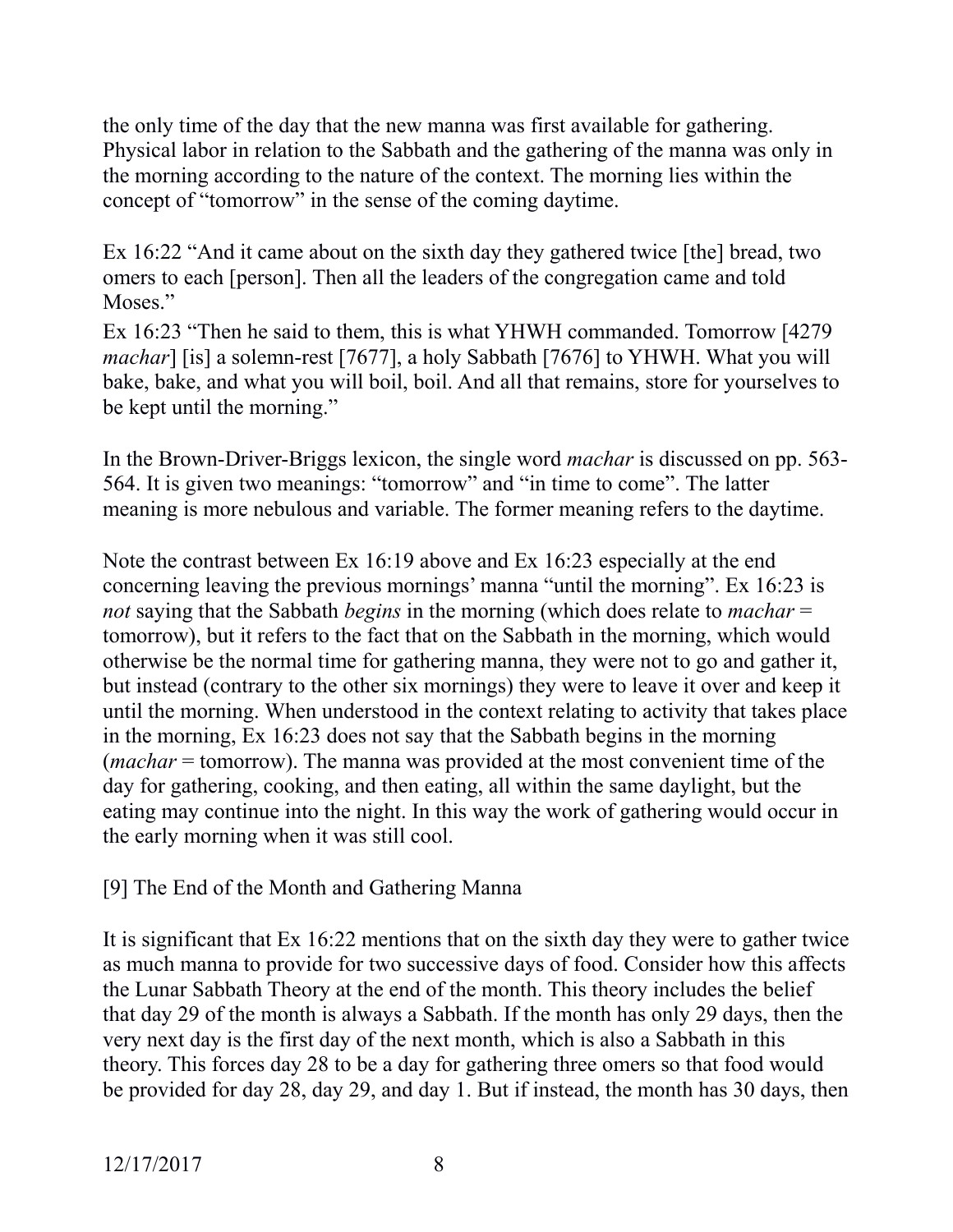only two omers would have to be gathered on day 28. Therefore, on day 28 they would have to know in advance how many days the current month would have in order to know how many omers of manna to gather. Moses gave all the necessary instructions to the people for the gathering of manna, and he never mentioned anything special for the end of the month and day 28. Furthermore, only **the sixth day** is mentioned as a special day for gathering manna in preparation for the Sabbath, which is repeatedly called the seventh day. If the month has 30 days, then on day 30, two omers of manna would have to be gathered, and this would be on day 1 in the count of a cycle for the Sabbath, and this Sabbath would be on the second day instead of the seventh day. **These are serious problems for the Lunar Sabbath Theory at the end of the month. Nothing in Scripture accounts for answering these problems. The proponents of the Lunar Sabbath Theory would have to invent assumptions to avoid all such problems.**

Here is an attempt to answer such problems. One proponent of the Lunar Sabbath Theory stated in my hearing that at the end of a month, a day will have 48 hours or 72 hours. The result of this concept is that day 29 of the month gets blended into the first day of the next month, so that the Sabbath at the end of the month will have 48 or 72 hours. This involves multiple assumptions that are absent from Scripture. But this theory is false because of the following from the Bible. Gen 7:4, 12 mentions that the rain would continue for 40 days and 40 nights, which runs through the end of a month. Then Gen 7:17 mentions that the flood was on the earth 40 days, requiring passage through the end of a month. Those last mentioned 40 days would have to be 24-hour days because Gen 7:4, 12 refers to both days and nights totaling 40. In other words, a "day" at the end of the month must be a 24-hour day.

[10] The Count to the Feast of Weeks (Pentecost)

The Greek word that is translated Pentecost in Acts 2:1; 20:16; I Cor 16:8 means "count 50" and is another name for the festival that is called the Feast of Weeks. The detail of the count occurs in Lev 23:15-16.

Lev 23:15 "And you shall count for yourselves [beginning] on-the-morrow [*mee macharat*] after the Sabbath [7676], from the day that you brought the wave sheaf offering, there shall be seven complete Sabbaths [7676]"

Lev 23:16 "until on-the-morrow [*mee macharat*] after the seventh Sabbath [7676], counting 50 days. Then you shall present a new cereal-offering to YHWH."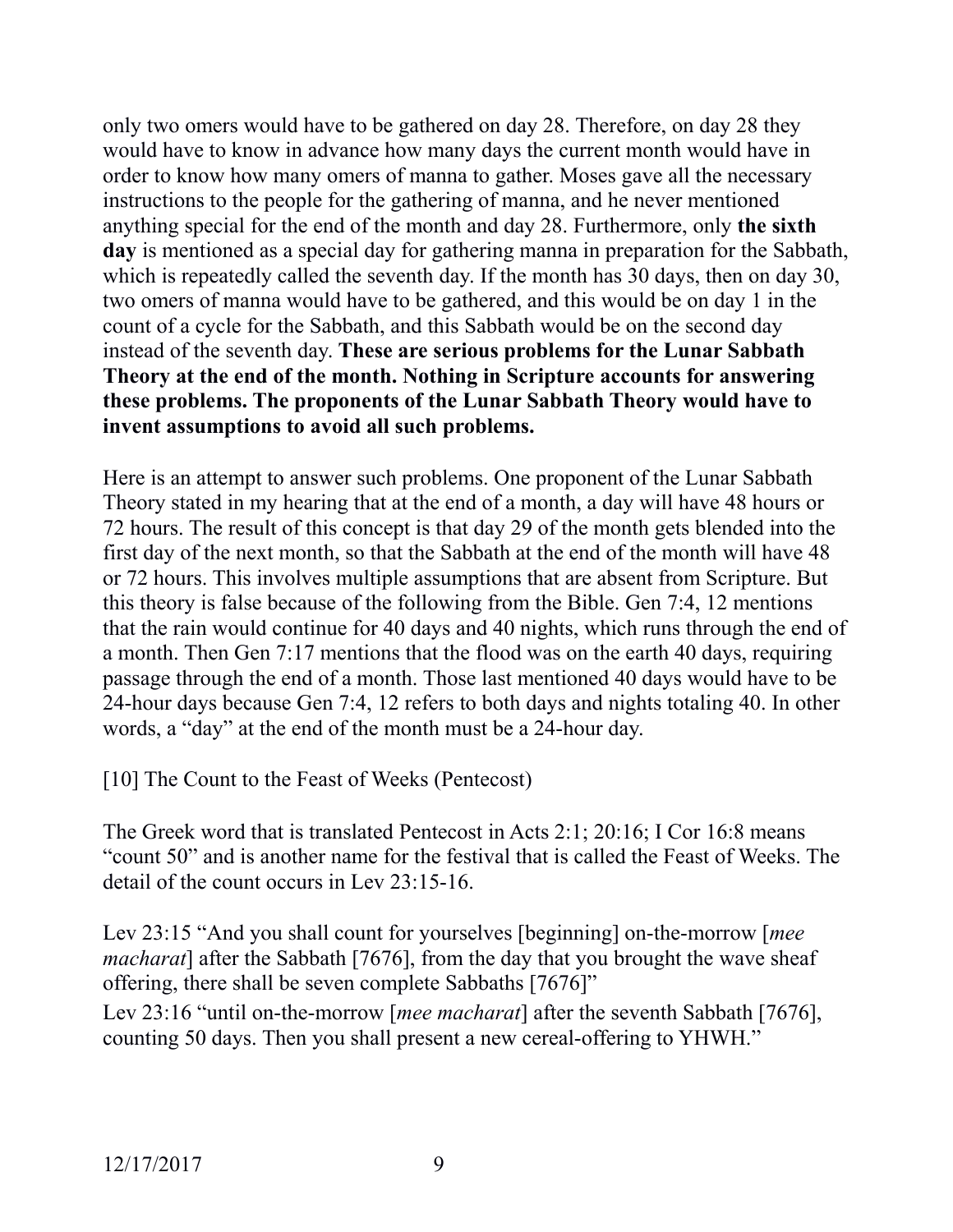Lev 23:21 "And on this same day you shall proclaim a holy convocation [that] you shall do for yourselves. You shall not do any laborious work. It is a statute forever in all your dwellings throughout your generations."

In this translation the word "after" occurs twice. In both cases this word is implied from the Hebrew word *achar* [310 *achar =* after] that is within the word *macharat*. The goal of correctly showing the word "after" is to indicate that the count begins after the Sabbath and the count ends after the seventh Sabbath, so that the total number of days in the count is 50.

Seven is a number of completion. The Sabbath is the seventh day that completes a week using the number seven. In this sense a "complete Sabbath" is a Sabbath that is the completion of a seven day count. Seven complete Sabbaths would then total 49 days ending with a Sabbath. The beginning of verse 16 shows that the ending day is beyond day 49, thus yielding a total of 50 days. That the count is 50 days is corroborated by the meaning of the alternate name Pentecost.

Ex 34:22 "And you shall keep [the] Feast of Weeks, [the] firstfruits of [the] harvest of wheat..."

The harvest of wheat does occur in May and June in Israel, which is in harmony with the count of 50 days and the meaning of the name Pentecost. Deut 16:9-10 is less detailed and less precise in the Hebrew, but it does mention counting seven weeks and the name Feast of Weeks. All of this does corroborate the count of seven weeks to attain Pentecost.

The count to Pentecost passes through the end of the first month and also through the end of the second month. A lunar month must have 29 or 30 days. The count to Pentecost also utilizes a count that includes seven complete Sabbaths, and ends with the fiftieth day on the morrow after the seventh Sabbath. The only way that this count can occur with seven cycles, each of seven days (each ending in a Sabbath) plus one day added with a total of 50 days is for the unending cycle for each Sabbath to be exactly seven days. **The Lunar Sabbath Theory shows a violation of the 50 day count because of the extra one or two days after the 28 days in the first and second months. Its count would be from 52 to 54 days when arriving at the morrow after the seventh Sabbath. This is a clear biblical refutation of the Lunar Sabbath Theory.**

The above mention of "52 to 54 days" was written with the thought in mind of the claim that some proponents of the Lunar Sabbath Theory have, that day 29 is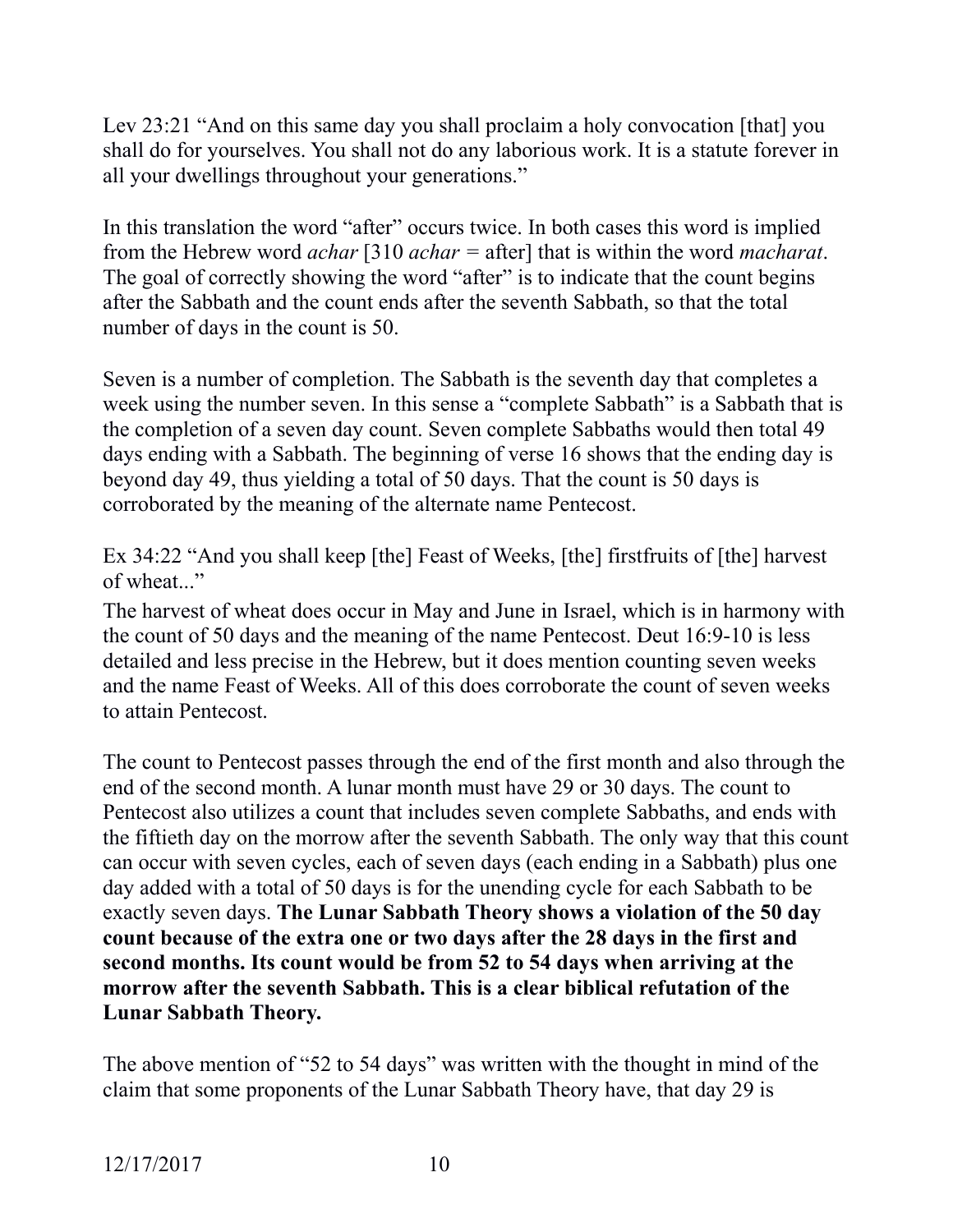mysteriously combined into day 1 of the following month so that they are somehow thought of as the same Sabbath. This was already alluded to by mentioning the perplexing claim that some proponents have that day 29 is a 48-hour or a 72-hour day, shown to be false above. If both day 29 and day 1 are considered to be totally separate Sabbath days, then the "morrow after the seventh Sabbath" in the count to Pentecost will have much less than 50 days in the Lunar Sabbath Theory. Of course this makes the Lunar Sabbath Theory falsify the count to Pentecost.

### [11] History and the Weekly Cycle

This biblical seven day cycle of the Sabbath shows that the Jews have not misled future society into a false concept of the cycle of the Sabbath. Luke 23:56 states, "Then they returned and prepared spices and fragrant oils. And they rested on the Sabbath according to the commandment." Here the New Testament shows that the Sabbath cycle was not lost in the first century.

The Babylonians took the Jewish leaders, priests, and skilled artisans into captivity between 605 and 586 BCE. Most of them settled between the Tigris River and the Euphrates River in Babylonia. After the Persians defeated the Babylonians, the Persian leaders favored the building and establishment of the Second Temple in Jerusalem, and the Aaronic priesthood returned to Jerusalem under the civil leadership of Ezra and Nehemiah. The Jews in the Persian Empire were loyal to Persia, and they were rewarded with the establishment of the Second Temple in Jerusalem. When the Persian Empire expanded westward into Asia Minor (today's western Turkey), they chose the loyal Jews to plant communities in the major cities of Asia Minor so that the Persian leaders would know what the general population thought about the Persian Empire. The Jews were used as unofficial spies for the Persian Empire in Asia Minor. This lead to the establishment of Jewish synagogues in the major cities of Asia Minor. The apostle Paul preached the Gospel in these synagogues until he was expelled from them. The Jews that remained between the Tigris River and the Euphrates River were still called Jews of Babylonia despite the fact that the Babylonian Empire no longer existed. The Babylonian Talmud was published by these "Babylonian" Jews between 500 and 600 CE, which was more than 1000 years after the Babylonian captivity.

The Jews in Asia Minor, in Babylonia, in Galilee, in Judea, in Rome, in Alexandria, and elsewhere show no historical signs of disagreement on which day is the Sabbath. Even the very diverse writings among the Dead Sea Scrolls do not show disagreement on the day of the Sabbath. The Samaritans also agree on the day of the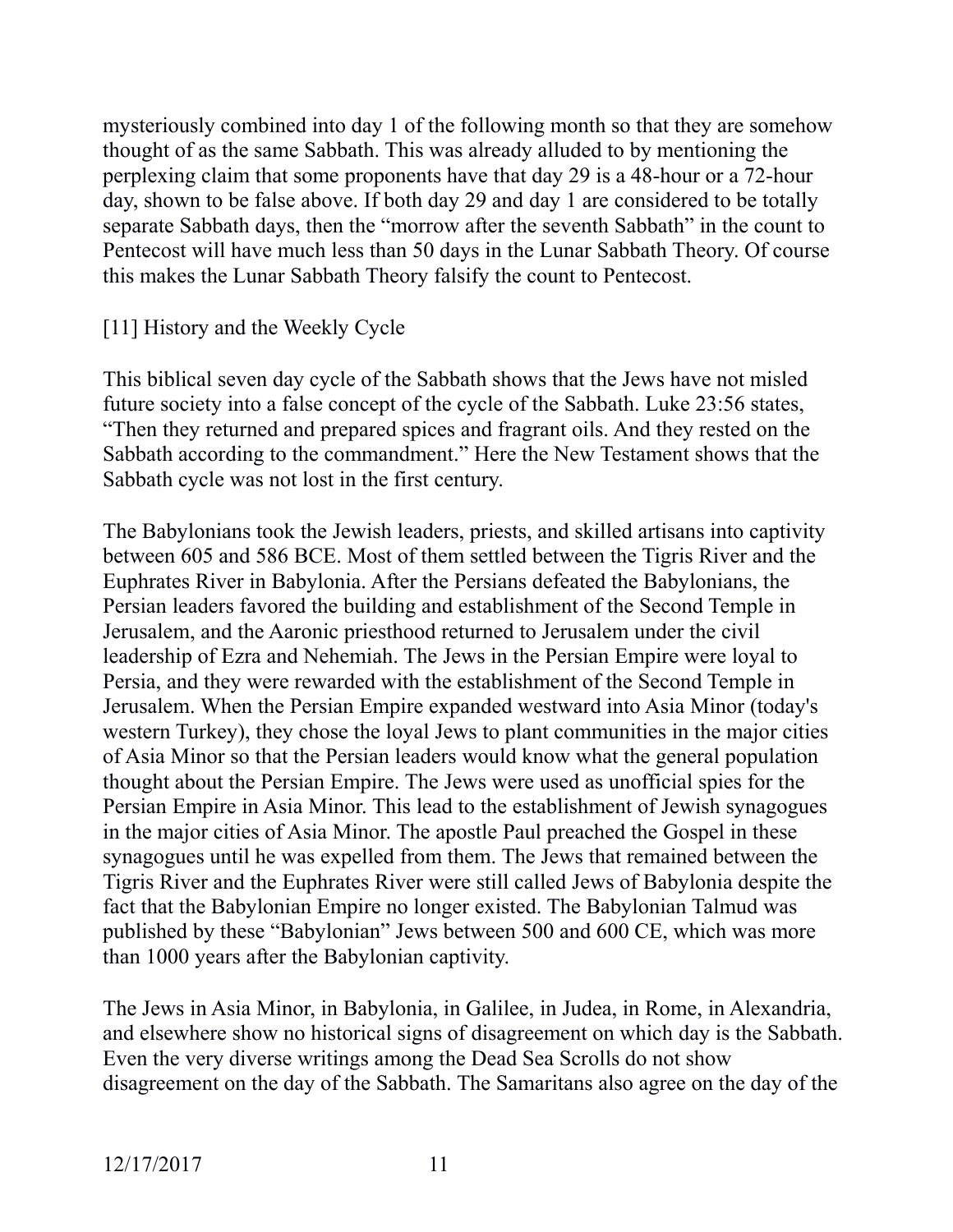Sabbath. It is not credible that all these separate "Jewish" communities could have simultaneously changed the day of the Sabbath without any historical record of it. Furthermore, the Christians also preserved the seven day cycle since the first century. The Roman Empire persecuted both Jews and Christians and did not support the seven day cycle until Constantine became the emperor and supposedly converted to Christianity in 312 CE.

Meanwhile, pagan people within the Roman Empire gave names to the days of the seven day week. These names originated with pagan deities. The collection of these pagan names for the days of the week is historically called the planetary week because many of the names are derived from names of the planets. The attachment of pagan names to the days of the week does not invalidate the seven day cycle of the week.

I have heard some supporters of the false Lunar Sabbath Theory speak about the planetary week and quote from the writings of others in such a manner that they misinterpret what those authors wrote. They have falsely claimed that the Roman Empire enforced the planetary week upon Jews and Christians. The pagan names did historically stick upon society. But the Roman Empire did not exercise political control over the Jews in Babylonia, nor did it control the religious practice among the Jews within the Roman Empire. The Roman Empire did not change the weekly cycle and the Sabbath.

## [12] Ancient Babylonian Religious Practice and the Sabbath

The ancient common language of the Babylonian Empire was Akkadian, but it gradually changed to Aramaic. By the time of the Babylonian captivity of ancient Israel (605-586 BCE), the common language of Babylon was Aramaic, although the Akkadian language did not fully become extinct yet. A modern understanding of ancient Babylonian religious practice was not known until the knowledge of Akkadian was gradually deciphered between 1840 and 1870. This language had about 500 different symbols and was a great challenge to understand. It took additional time for scholars to build up a sufficient Akkadian vocabulary to write brief commentaries about ancient Babylonian religion (c. 1890-1898). At that time scholars began to speculate about possible relationships between Babylonian religion and Israelite religion. The nature of such speculation varied significantly according to the religious convictions of those scholars. Some editors of commentaries have given certain scholars much liberty to speculate about the relationship between the Babylonian religion and the Israelite religion. Scholars differ quite a bit in how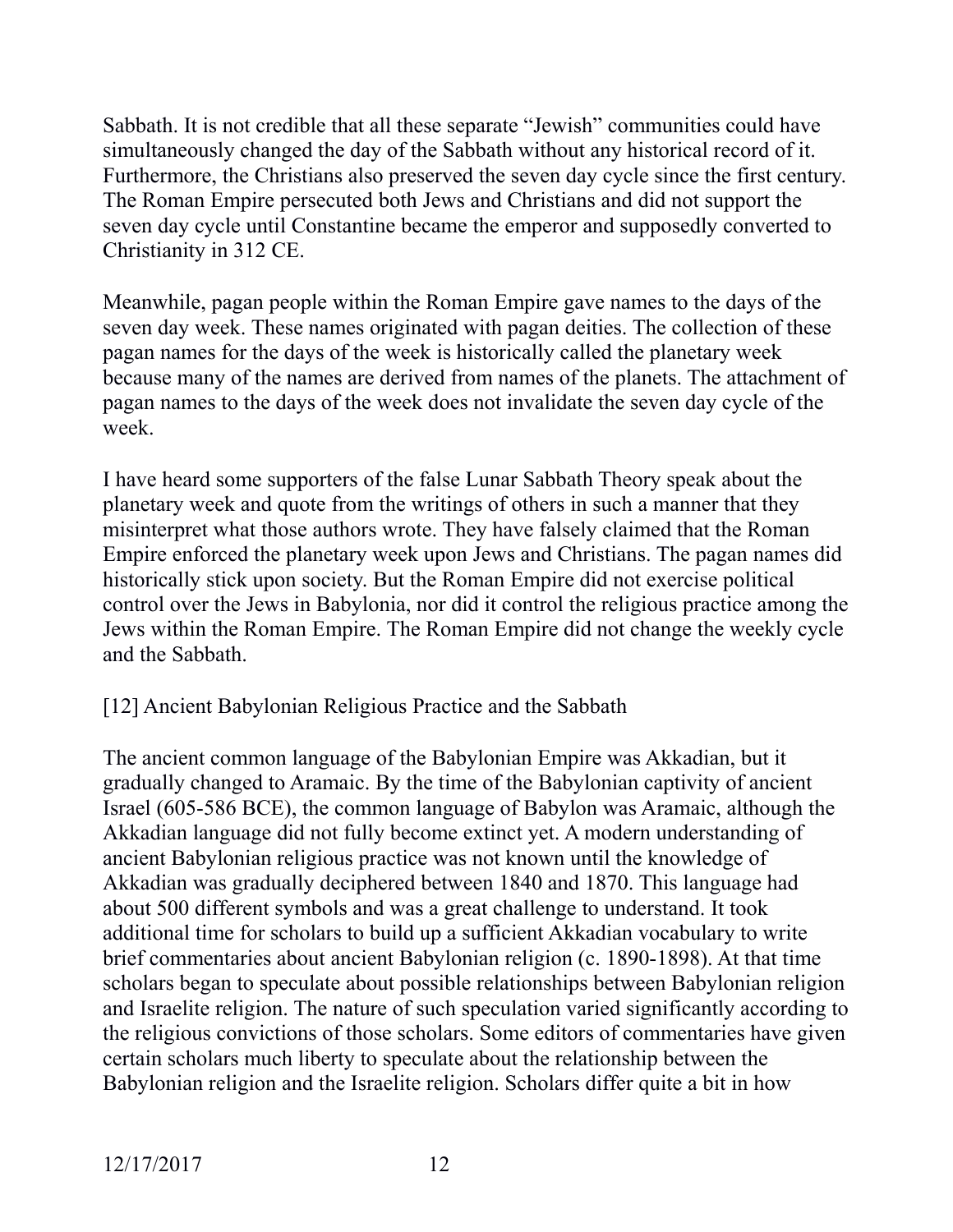strongly they assert their views, sometimes expressing speculation as if it is fact. A scholar who accepts the inspiration of the Bible is likely to dismiss any such relationship, but a scholar who is agnostic may choose to assert that Israel adopted certain aspects of its religion from Babylon, thus appearing to trash certain parts of the Bible.

The early period of this speculation from c. 1895 and continuing for the next few decades was a volatile period where commentaries wasted written space for this speculation. The phrase "Babylonian Sabattu" was a favorite topic for speculation during this period. The question was whether this was historically related to the Jewish Sabbath. My desire to acquire historical information that validly relates to the Bible did not give much space for this subject. I do recall that one of the worst places for bad speculation claiming that the Jewish Sabbath was originally the author's concept of what the Babylonian Sabattu was, is *The Universal Jewish Encyclopedia* (c. 1940) under the article "Sabbath". Perhaps the author of this article was a Jew in lineage, but in my opinion he did not believe in the inspiration of the Bible and I know he did not give any reference sources to check on his assertions.

One encyclopedic commentary on the Bible from 1901, *The Century Bible* under the general editorship of Walter Frederic Adeney states (p.234), "It is quite clear that the Israelitish Sabbath is not a replica of the Babylonian Sabattu, if even the two had at all any genitic [sic] connection."

Some proponents of the Lunar Sabbath Theory quote from some speculative sources that promote the idea that the modern Jewish Sabbath was originally the Babylonian Sabattu, and that this was their concept of the lunar Sabbath.

[13] Ezekiel 46

Within the statement of the ten commandments, the law of the Sabbath is given in Ex 20:8-11; Deut 5:12-15. Concerning the days between two consecutive Sabbath days, we note the following.

Ex 20:9 "Six days you shall labor and do all your work."

Deut 5:13 "Six days you shall labor and do all your work."

These verses omit all discussion of exceptions concerning days of "no laborious work" mentioned in Lev 23 and also the Day of Atonements. Thus Ex 20:8-11; Deut 5:12-15 were purposely designed to omit the exceptions. This pattern should be expected to continue elsewhere when the six working days are mentioned.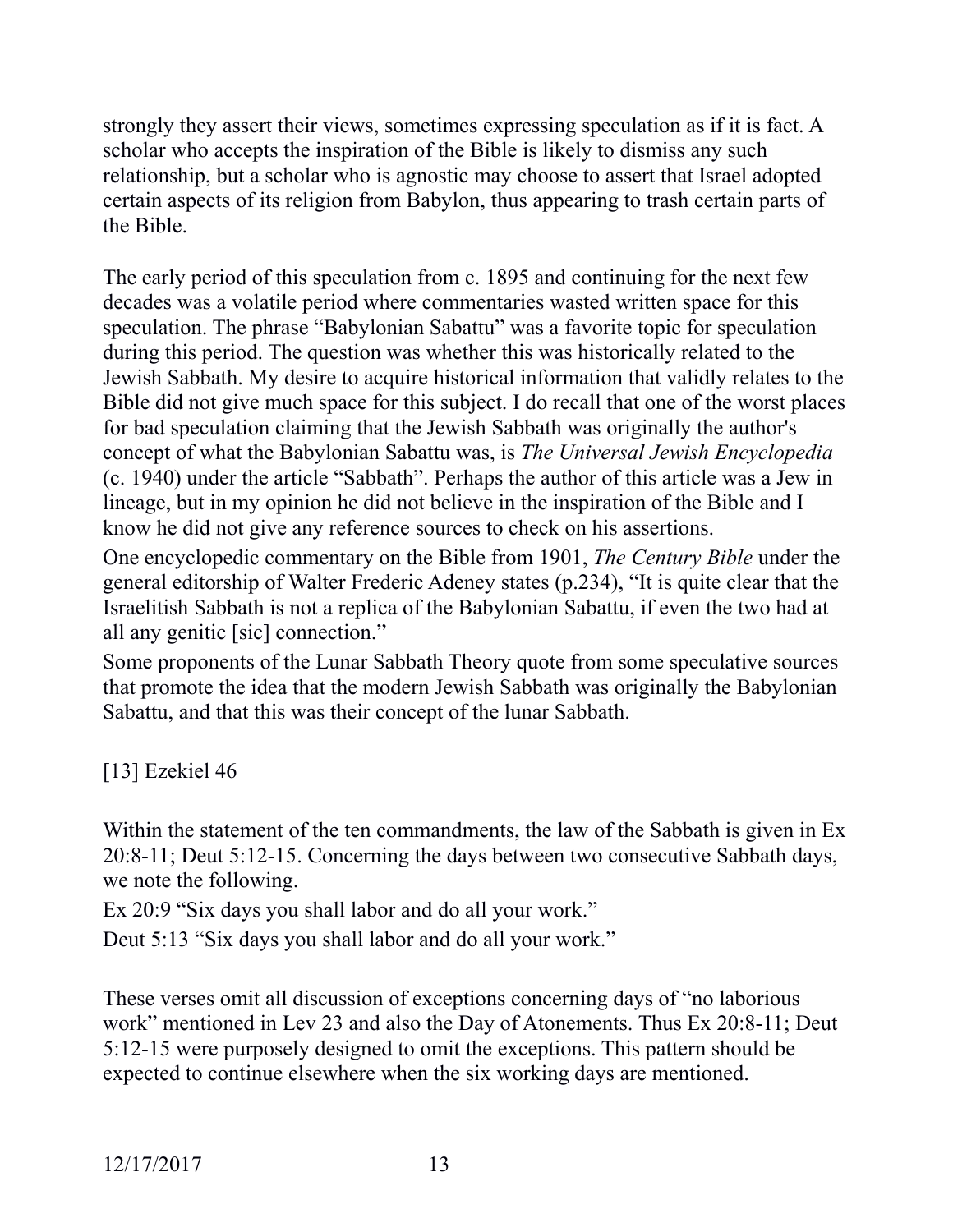In Ezekiel chapters 40-48 we have a vision given to that prophet of the construction of a future Temple and practices associated with that Temple.

Ezek 46:1 "Thus says the Master YHWH: [The] gate of the inner court that faces east shall be shut [on] the six working days, but on the Sabbath [7676] day it shall be opened and on [the] day of the new-moon it shall be opened.

First it must be noted that in Num 28:11-15 there are special ceremonies that the Aaronic priesthood must perform on the new-moon days. The priesthood should be expected to have musicians and singers perform on these days, and there would have to have been an audience. Hence, after Solomon's Temple was built, the gates of the Temple would have to be open to allow an audience to be present. Anciently in the Temple there would be worship. This does not imply that it was forbidden to work on the new-moon days. II Ki 4:23 and Amos 8:5 indicates that the national government of ancient Israel wanted to promote a national holiday (not holy day) at the beginning of each month. But nothing in the law of Moses prohibited people from working on the day of the new-moon.

The opening of the gate of the Temple in Ezek 46:1 only indicates that people would be free to enter the Temple to worship. It does not imply that it would be a sin to work on the new-moon day.

If every new-moon day was also a Sabbath [7676], there would no point of mentioning new moons in Isa 66:23.

[14] Painful Change from the Julian Calendar to the Gregorian Calendar

Within the ancient Roman Empire it was widely recognized that the most advanced mathematicians and astronomers lived in the city of Alexandria, Egypt. When Julius Caesar visited Alexandria in 46 BCE he desired to take advantage of this opportunity to meet with the highly respected mathematical astronomer Sosigenes to learn how to stabilize the calendar that was used in the Roman Empire so that the seasons would not drift from year to year in the calendar. Caesar learned that a year should have 365.25 days to prevent the seasons from drifting, and he commanded that the calendar should be reformed accordingly. The actual reform was begun with Julius Caesar at that time, but the details were not completed until about 50 years later using the *average* year length of 365.25 days. The name given to the revised calendar was the Julian Calendar in honor of Julius Caesar. The revision was based upon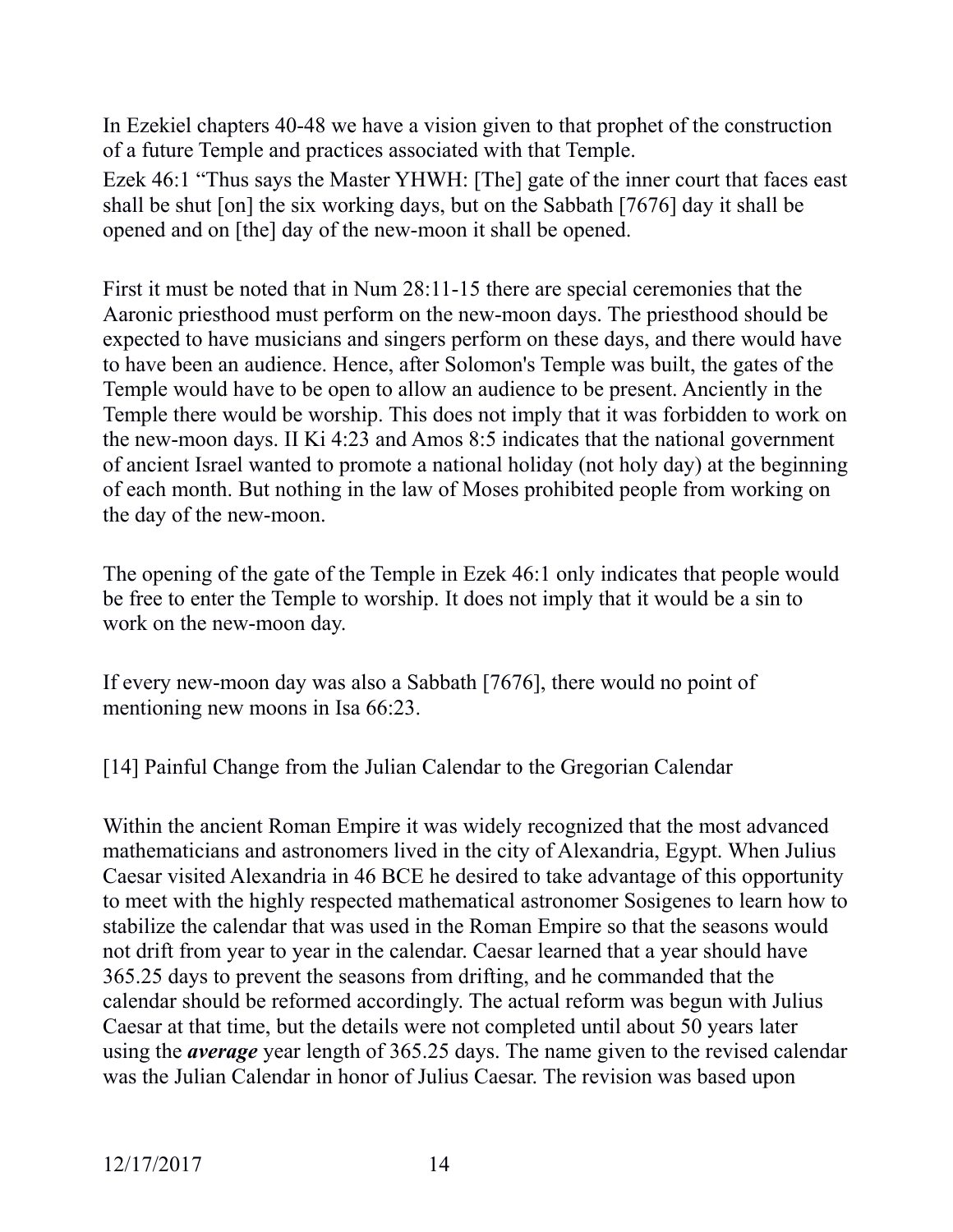fixing the length of the months, and that only February would be adjusted by one day every four years, thus making that year have 366 days instead of the usual 365 days.

**This reform to the Julian Calendar did not affect the Jewish practice of the cycle of the seventh day Sabbath or the Jewish calendar because the Roman Empire did not require that all other calendars in the empire be abolished**. Official dating of events were based on the Julian Calendar, but people were allowed to continue to use other calendars as they chose.

But a tropical year contains about 365.2422 days instead of 365.25 days, so that the Julian Calendar was a little too long in its average year. This caused the date of Easter for the Roman Catholic Church to shift later with respect to the vernal equinox, and it troubled the Roman Catholic Church that Easter was shifting. Over a period of several years mathematicians and astronomers met to discuss how to correct the situation *without* **disrupting the Jewish cycle of the seventh day Sabbath**. The result was that Pope Gregory XIII, in October 1582, shortened that month by 10 days (cutting day numbers in the middle of the month), but the weekly cycle was not changed. Also, the rules for when February was to have 29 days was changed to bring the length of the average year very close to 365.2422 days. The resulting calendar was called the Gregorian Calendar after Pope Gregory.

When the German monk Martin Luther, a professor of theology, rebelled against the Roman Catholic Church in 1517, he began what became known as the Protestant Reformation. Afterward in Great Britain, the Anglican Church was established in opposition to the Roman Catholic Church. Those nations that were part of the Protestant Reformation refused to accept the Gregorian Calendar in opposition to Pope Gregory, and they continued to use the Julian Calendar. This opposition to Pope Gregory was continued in the beginnings of the 13 Colonies established by Great Britain, and the Julian Calendar continued to be used there as well. The cycle of the week was not affected so that it did not affect the Jews.

The opposition to Pope Gregory concerning the calendar was painful for historians, for correlating dates of international events, and especially for international trade. The opposition served to highlight the rebellion that began with Martin Luther in 1517. Eventually it became widely recognized as too confusing to have conflicting official dates, and nation after nation, spread out over many years, began to accept the dating system of the Gregorian Calendar. By about 1750 most nations decided to accept the Gregorian Calendar for dating purposes, yet without accepting the